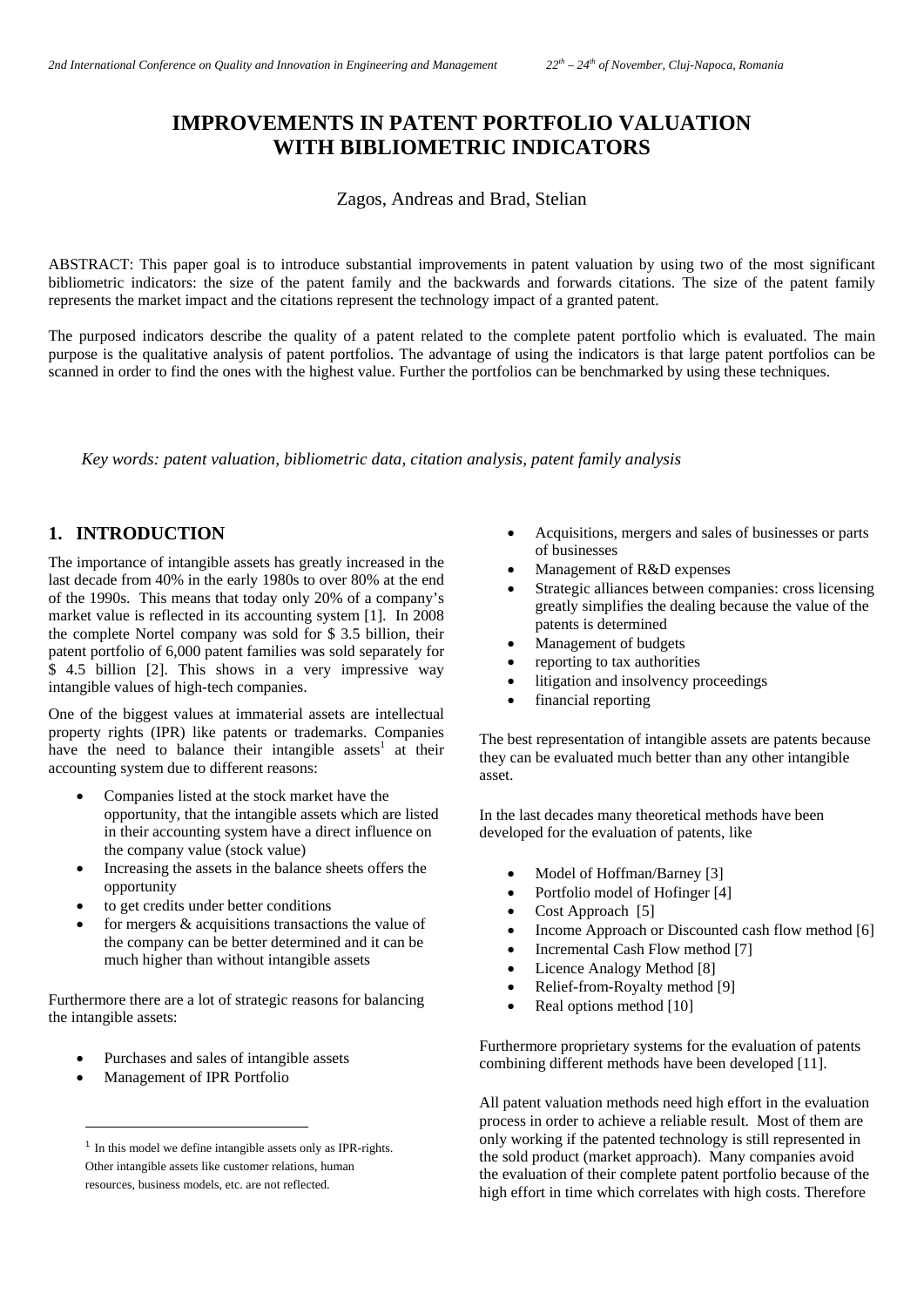there is a serious need to identify the "high-potential" patents which should be evaluated first.

An empirical study of InTraCoM GmbH, Stuttgart shows following by evaluating 20% of the patent portfolio – according to Pareto principle – nearby 80% of the values can be identified. The evaluation of the European Patent Organisation comes to similar results showing that only 25% of all granted patents in Europe have a value over 1 Mio.  $\epsilon$ [12].

## **2. INDICATORS FOR PATENT VALUATION**

The following indicators are proven to be the most reliable for patent valuation, in order to find the patents with the most possible highest value inside a bunch of patents in a portfolio.

The bibliographical data which will be evaluated consists of

- 1. the size of the Patent family [PF] [13]
- 2. the citation Index [CI] [14]

These two bibliometric indicators represent the most important ones which can be extracted automatically from a patent database. The size of the Patent family is representing the market impact and the citation index the technology impact.

Those indicators have the disadvantage that they can't determine an accurate value – this is only possible due to a deeply human examination of a patent. There are a lot of traps existing which can rate the value of a granted patent even down to zero. Some of them are:

1. Legal status

If the real owner of a granted patent is not clear, there is a big uncertainty of the valuation process. Sometimes patents are an output of a common R&D project of companies and/or universities and if this project is funded with subsidies problems can occur due to the uncertain legal situation on these patents.

2. Patent Interdependencies

Often patents are based on claims of previous patents and which are cited in the application document. Sometimes the technology which is described in the newer granted patent can only be applied if the older patent on which the newer one is based has been exploited or is in use. And if these dependent patents are belonging to different assignees the problem is clear and the value of the newer can't be appointed if there is no license agreement existing.

3. Vulnerability of a patent

Worldwide patents are only granted if the described technology/solution in the patent is an improvement of the current state of the art. In most infringement or oppositions the defendant party is therefore trying the action of annulments by searching of older publications where the patented technology is described. Therefore there is always an uncertainty existing if the described technology in the patent has been somewhere been published before the application date.

Further bibliometric indicators which can be found in several studies are [21, 22, 23, 24]:

- 1. Number of applicants
- 2. Number of inventors
- 3. Accelerated Examination Request
- 4. Claims
	- Independent
	- Additional
	- Lenght
- 5. Duration of the patent examination process
- 6. Oppositions
- 7. Pages of the application

Those bibliometric indicators are very difficult to be used for valuation process due to habits in patenting practise

- in the different countries,
- of the patent attorney,
- of the assignee.

## **3. MAIN INDICATORS FOR PATENT VALUATION**

The main advantage of the following described indicators is that the valuation process can be done automatically – without reading a patent. This makes the process less time-consuming and big data volumes can be analysed easily.

Based on the industrial need, the core of the described indicators is to pre-evaluate automatically the patents in order to identify the ones with the highest value. The only possibility for automatic evaluation is based on the bibliographical data which can be extracted from patent databases.

For the indicator 1 (Patent family size) and indicator 2 (Citation Index) several studies have been carried out in the past.

1. Patent family size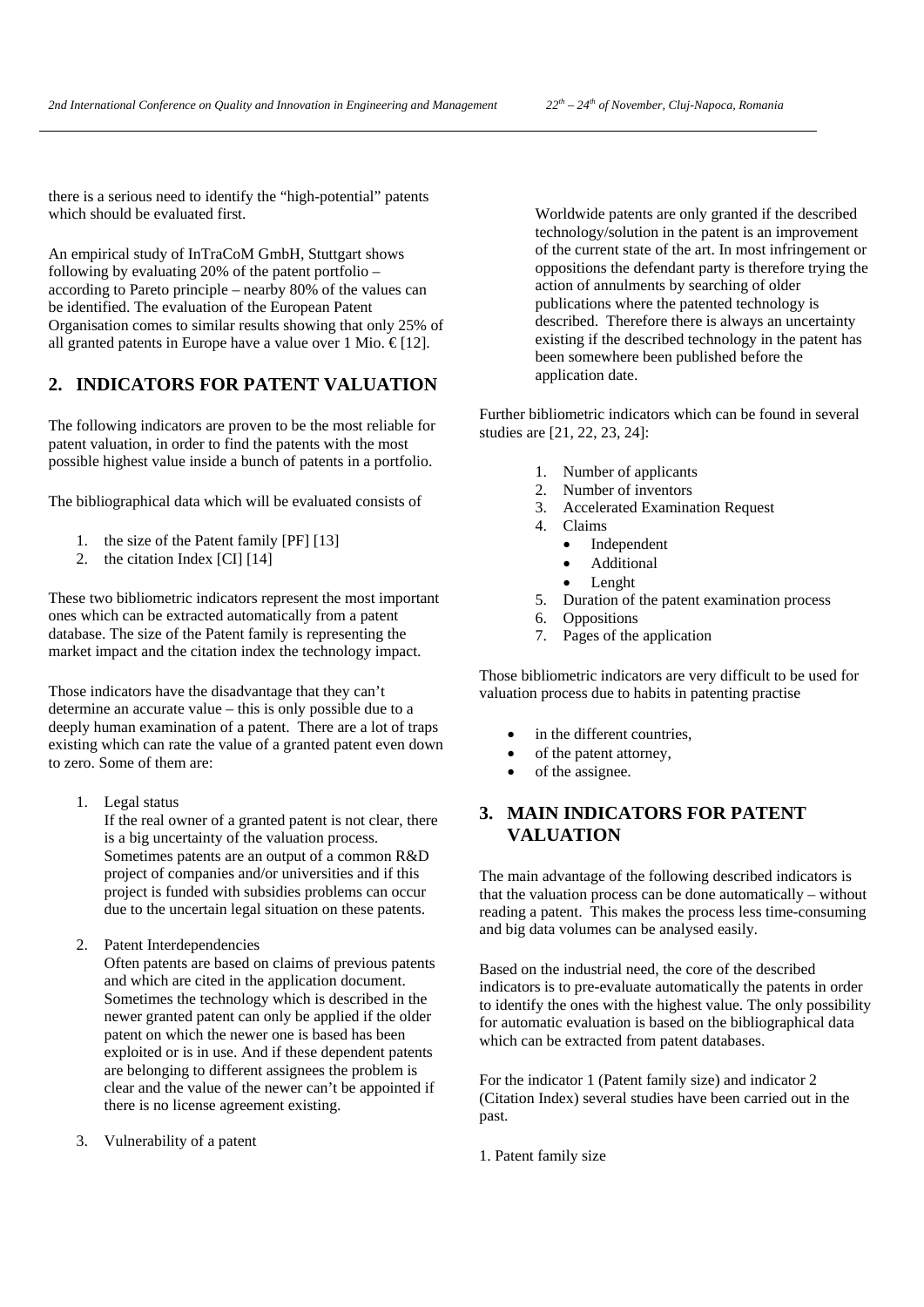Putnam (1996) and subsequently a number of other authors argued that information about patent family size may be particularly adapted as value indicator for patent rights. The studies by Putnam (1996) and Lanjouw et al. (1998) [uniformity in citations] have shown that the size of a patent family, measured as the number of jurisdictions (patent countries) in which a patent grant has been sought, are highly correlated.

To measure the strength and intensity of the of the "family size" indicator, it is recommended to verify the number of countries in which protection for a particular invention was sought.

The size of a patent family is an indicator for the market impact that the technology described in the patent may have. The assumption is, that the higher the applicants willingness to pay for a large territory protection, the higher the patents value.

On the other hand some authors claim, that the assumption that patent value increases with its family size is sometimes wrong, because a large number of countries may reflect a lack of maturity of the applicant. Further the larger a potential market for a patent, the higher the likelihood of the focal patent being an incremental contribution and therefore low technology quality [15]. The main conclusion of several empirical studies is, that the size of a patent family does not reflect the value of patents in a linear way [16].

In addition to that the patent family in a company has very often the same designated states. This occurs from the specific technology in the specific countries a company is active, but one influence factor is also the force of habit in the IPR department. Therefore there is a need in adjusting this indicator and turning him into a particular significant indicator.

#### 2. Citation index

There are two different types of citation: forward and backward citations. Forward and backward citation are Future citations received by a patent (forward citations) and are more important than the backward citations, because in the case of forward citation the main indication is, that an innovation has contributed to the development of subsequent inventions. For this reason, citations have been used as a measure of the value of an invention. The main thesis is, that the more often a patent a focal patent is quoted as prior art during examinations of subsequent patent examinations, the more fundamental its technological contribution to the field, the higher the quality [17].

Backward citations are used to determine the inventory step of the innovation and because this is connected with the patent

applying process of the attorney it can't be used as good indicator. Some attorneys are using a huge amount of backward citations with the aim to show the examiner that the applied patent is very innovative, other attorneys do not use this very intensively. Also the application process in different countries leads to different amounts of backward citations. International patent attorneys claim from their experience that the citation ratio is Germany : Japan : US is 1:7:20 – this means that in US they cite 20 times more than in Germany. Further Michel and Bettels[18] found that, while 90% citations ins USPTO patents are to other USPTO patents, in EPO patents contain a wide range of patent offices: 23.3% EPO, 30.9% USPTO, 16.3% WIPO, 13.1% Germany, 6.2% British, 5.2% Japanese, and 5% others. Further the examiners in the Patent offices have a certain amount of Patents they always use for Citations (because of time reduction for the examination process) – this behaviour from the practical point of view can have influences. This topic was examined by Criscuolo and Verspagen[19].

The forward citation is also a main indicator for the litigation process. In the work of Jean O. Lanjouw, and Mark Schankerman [20] it is shown that there is a direct impact between citation and litigation.

The amount of citations is also depending from the technological field in which the patent has been classified . Crisuolo, Bart Verspagen [19] claim that the share of inventors is also related to the technological field as follows:



Fig. 1: Share of inventor citations by technological field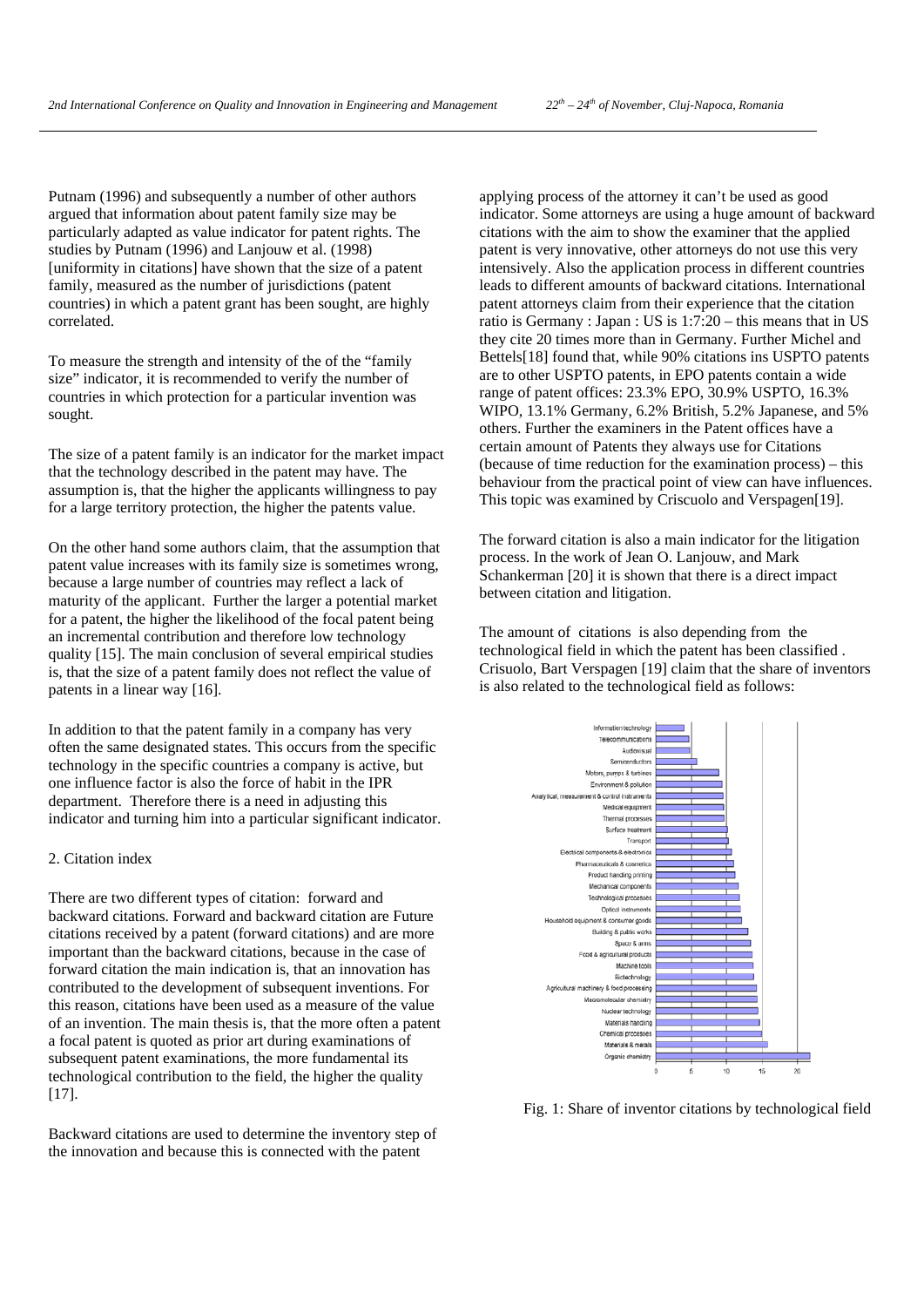# **4. IMPROVEMENT OF THE MAIN INDICATOR**

The main indicators used for the market and technology impact are:

Market Impact  $[M_i] = f$  (size of the patent family)

Technology Impact  $[T_i] = f$  (citations)

The proof of principle relying on the use of patent families as substantive market indicator is supported by following thesis:

*The larger a strict patent family (count of equivalents), the higher the patent value because more markets are protected by monopole) and the more economically important the countries of patent application in the family are (from a market perspective) the higher the patent value.* 

The importance of the countries correlates with the dynamic IPC deployment. This means, that e.g. a patent assigned for US is more important than a patent assigned for a third world country. But, there is the possibility that patented technologies address newly industrialized countries or developing countries, e.g. mining- or oil-drilling-technologies. Therefore the **improved indicator** is proposed which is

 $Mi<sub>new</sub> = number **and** quality of the application countries in the$ patent family

The quality of a family is described as "the share of GDP in the applied country correlated with share of applied country at the same IPC (main) class". This new indicator is describing more precise the value of the patent family because each patent family is analysed specific to the market importance of the technology at the applied country.

The main thesis behind the use of citations as a strong technology indicator is:

*Thesis 2: the more often one granted patent is cited in other (newer) patents, the higher will be its value.* 

The challenge on the citation index is, that it does not only depend on the quality of a patent but also on the remaining life of the patent: e.g. if a patent is newly published it cannot have any citations, if a patent is quite old, the possibilities are growing. Therefore a **new indicator** for the forward citations is proposed as follows:

 $CI_f = f$  (total number of citations **and** rate of citations per year **and** remaining life of the patent)

Concerning the number of citations, the citations of the assignee must be removed. The reason is, that companies often cite their own patents in order to show technological diversity and therefore to protect a broader area.

*Thesis 3: the higher the amount of cited patents the higher the technology impact.* 

Because of the different citation behaviour in different countries, there has to be an adjustment of the number of citations. Further there has to be constructed a ratio between the citations of the inventor and the citations of the examiner.

Based on the research of Michel, J., Bettels, B [18] the citations have also to be correlated as well with the different technology areas, represented by the IPC class. Therefore the **improved indicator** for the backward citations is proposed as follows:

 $CI<sub>b</sub> = f$  (amount of cited patents **and** citation rate in the designated states **and** citation rate at the (main) IPC class).

The indicator for the Technology impact is therefore:

### $Ti_{new} = CI_f + CI_b$

#### **5. FURTHER RESEARCHES**

These improved indicators have to be examined in a representative empirical work. Further research in this area could be done by implementing more bibliographic data like:

- $\bullet$  claims (number & quality)
- inventors
- oppositions and anticipations /references

#### **6. CONCLUSIONS**

This paper has surveyed the literature related to the most important indicators built from bibliometric data for patent valuation. Further this paper shows the improvement of the indicators in order to obtain a more precise and reliable proposition.

#### **7. ACKNOWLODGEMENT**

The author would like to thank the Technical University of Cluj-Napoca, Department for Management of Research for the support as well as Caterina Dauvergne, IPR Systems, Berlin and InTraCoM GmbH, Stuttgart for the support of Software for back-testing of the indicators.